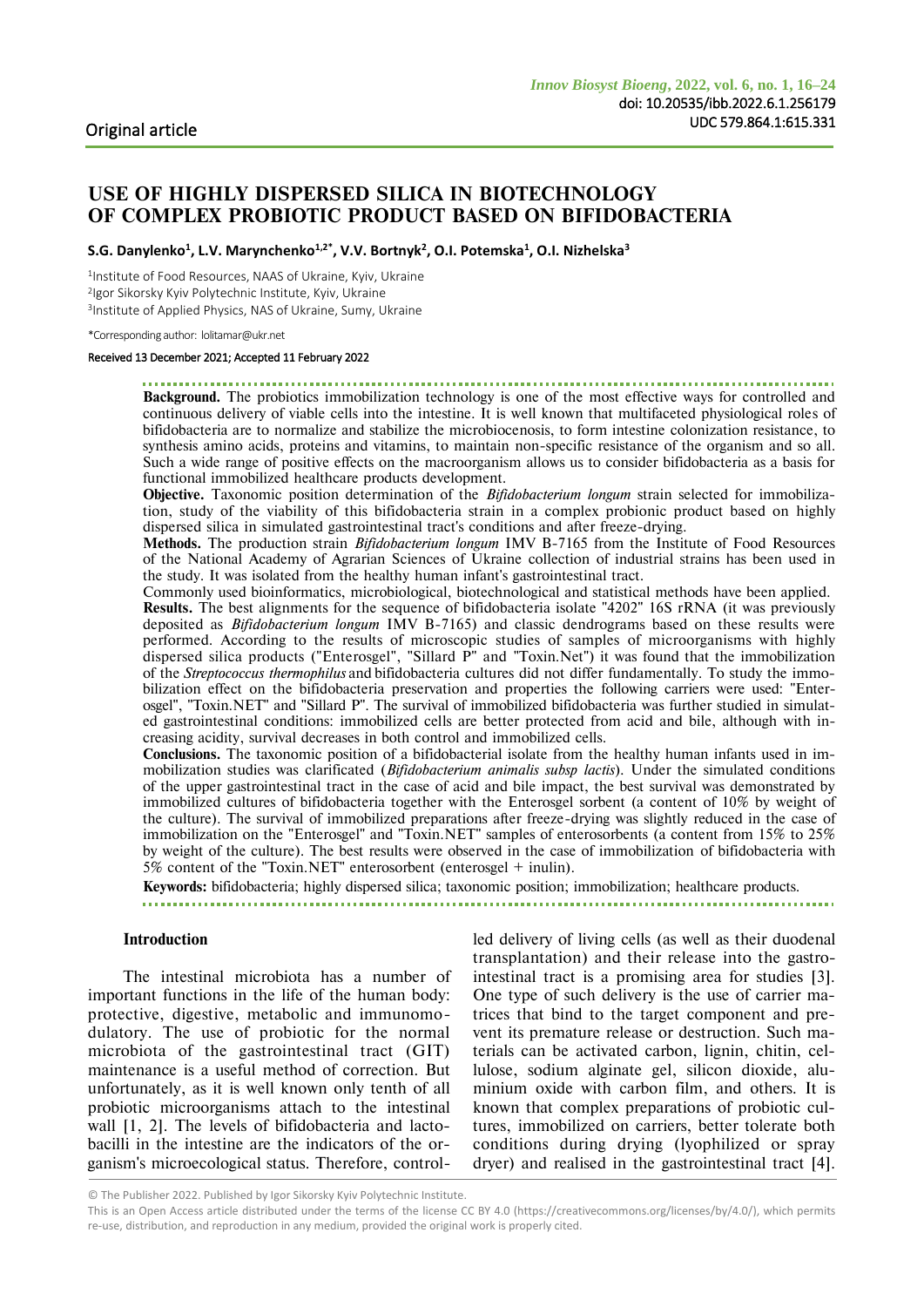It has been shown that some methods of probiotic bacteria microencapsulation, in particular in alginate gel, are able to prevent their damage in fermented milk products, improve their viability and maintain a high level of therapeutic activity during the usage period [5]. Other variants of encapsulated materials such as anhydrous milk fat are also investigated [6].

Sorbex (activated charcoal) immobilized and frozen probiotics promoted a faster colon microbiota normalization of rats with chemotherapeutic dysbiosis and elimination of pathogenic microbiota in comparison with the action of native probiotics, enterosorbents and probiotic-sorbent mixtures.

The efficacy of *Lactobacillus rhamnosus* encapsulation into mesoporous alginate-silica with modeling the existence of cells in the gastrointestinal tract was also demonstrated. The viability of microorganisms increased with the addition of buffer. Mesoporosity (50 nm) of silica promoted the nutrient metabolites higher permeability and, consequently, higher cell growth without their release [8]. Some attempts have been made to cultivate probiotic strains with the addition of silica. In particular, it was shown that the addition of 2% "Aerosil A300" to the culture medium promoted biomass increase up to  $40-75\%$ , with simultaneous acidity increasing, while antagonistic activity of *L. plantarum* and *B. adolescentis*, *L. lactis* probiotic strains did not change significantly [9].

Highly dispersed silica ("Enterosgel", "Atoxyl", "Sylix", "Aquasil", etc.) is approved for use as enterosorbent, in poisoning treatment to reduce intoxication, as a component of some ointments [10]. Dispersed silica is of interest due to its biocompatibility, safety and high adsorption properties (mainly due to silanol groups). Recently, interest in mesoporous silicas is growing again due to their possible use for the development of drugs targeted delivery means, implants' antibiotic film coatings, tumors diagnostics methods using fluorescent properties of Cornelldots (C-dots) [11].

Scientific publications data allows linking the biological consequences of cell-silica interactions with such parameters as particle shape and size, surface area, number of silanol groups, degree of hydrophilicity, crystallinity index, presence of atoms of other elements, surface ability to generate oxygen radicals and selective adsorption of biologically significant molecules.

The long-term study of highly dispersed silica in different doses did not reveal any significant toxicity. But it was noted that crystalline silica physicochemical modification, changing particle

size and surface, could significantly increase biocompatibility [12]. The interaction between highly dispersed silica and cells has been studied in view of possible nanoparticles toxicity at different ways of administration: inhalation, intradermal penetration, conjunctival instillation and parenteral penetration. Experiments have shown a highly safety of this compound (class IV of toxicity) [13].

Therefore, there are reasonable assumptions to suppose that highly dispersed silica can be a carrier for a complex probiotic healthcare products with prolonged action throughout the entire gastrointestinal tract.

There are a number of technological problems in the complex probiotic products development: silica optimal forms selection (nano-, highly dispersed, mesoporous, etc.) and their ratios with probiotic cultures, possible need to modify the silica surface, choice of product procedures, buffers, drying and storage regimens, etc.

Previously, the properties of complex products of probiotic monocultures *Streptococcus thermophilus* IMV-7249, *Bifidobacterium longum* IMV 7033, immobilized on xerogel "Sillard P" and modified hydrogel "Enterosgel" were studied. The best survival results were shown for *S. thermophilus*. Bifidobacteria of the selected strain were more sensitive to the hemolytic action of highly dispersed silica [14]. Bifidobacteria inhabit newborns' intestines during breastfeeding (from mother's milk) and, entering into a stable symbiosis with these tissues, accompany the person throughout life, causing a beneficial effect on health [15]. It is bifidobacteria that play a significant role in the normal development of microbiota in the human infants, preventing dysbiosis, restoring normal microflora after candidiasis, reducing the ability of the intestine to absorb amines, which increase blood pressure in the elderly. These and other useful properties of bifidobacteria determine the desire to include it into complex healthcare product immobilized on silica enterosorbents.

Among antimicrobial, immunomodulatory, anti-inflammatory and antiviral drugs with native bifidobacteria cells at present such metabolic drugs design involves the development of medicines containing biologically active metabolic products and separate structural components of probiotic cells [16], as even cells fragments are considered useful in terms of their positive effect on the body.

Therefore, the development of effective drugs based on probiotic strains of bifidobacteria for the formation of beneficial intestinal microbiota and microbiome therapy is an urgent task.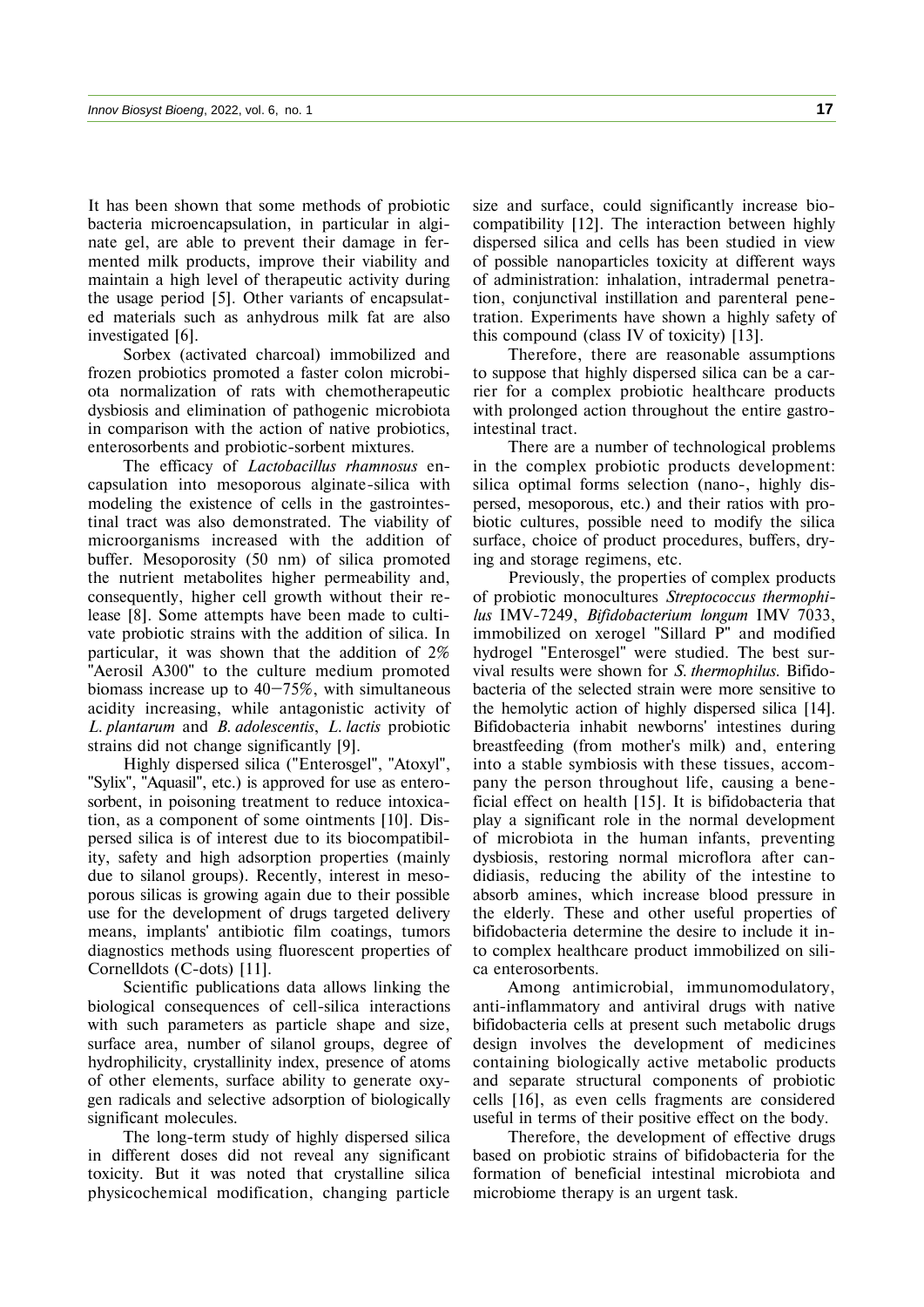The *aim* of the study: taxonomic position determination of the *Bifidobacterium longum* strain selected for immobilization, study of the viability of a bifidobacteria and highly dispersed silica complex healthcare products in simulated gastrointestinal tract's conditions and after freeze-drying.

## **Materials and methods**

The production strain *Bifidobacterium longum* IMV B-7165 from the collection of industrial strains of Institute of Food Resources of the National Academy of Agrarian Sciences of Ukraine has been used in the study. It was isolated from the healthy human infant's gastrointestinal tract. To obtain biomass, cultivation was performed on Blaurock medium for 20–24 hours at a temperature of  $37 \pm 1$  °C.

**Clarification of the taxonomic position of the selected strain.** Phylogenetic analysis of the selected strain 16S rRNA sequence was performed using BLAST software [17] and included detecting homologues and constructing a classical dendrogram of evolutionary relationships.

**Sorbents.** Commercial products "Enterosgel" (PJSC "ENVIRONMENTAL PROTECTION FIRM "CREOMA-PHARM",Ukraine),"Toxin.NET" (with inulin) (IlanPharm, Ukraine) and test item "Sillard P" produced by the OO Chuika Institute of Surface Chemistry of the National Academy of Sciences of Ukraine (trade name "Silix" OJSC "Biopharma") were used as highly dispersed silica sorbents.

**Microscopy.** To visualize *Bifidobacterium* microorganisms' sorption on "Toxin.NET", "Enterosgel", "Sillard P" sorbents microscopically bacterial culture and sorbents were mixed at room temperature until homogeneity. Samples were prepared for immersion microscopy with gentian violet staining,  $\times$ 400. To obtain  $\times$ 1000 microphotographs, the drop was dried on slide and examined in reflected light by microscope AXIO Observer A1M (Carl Zeiss company) with TopView 1000 camcorder.

**Bifidobacteria immobilization on sorbents.** The required amount of sorbent 1, 2, 3 and 5 g was added into flasks with 20 ml of bacterial suspension after cultivation (without centrifugation or after centrifugation) and stirred for 3 h at  $37^{\circ}$ C for the most complete sorption on cells.

**Freeze-drying of the complex probiotic product.** To study the bifidobacteria stability after immobilization and freeze-drying, 2 ml samples were added to vials for freeze-drying. To protect the samples during freeze-drying special protective medium

(sucrose 10%, sodium citrate 5%, skimmed milk powder 5%) was also added in ratio 1:2.

Drying was carried out on a freeze dryer TG15 in the following modes:

− temperature at the beginning of the process  $-(-60 \pm 2)$  °C for 17 h;

− temperature at the end of the process +(30  $\pm$  2) °C for 11 h;

− residual pressure ≤13.3.103 Pa;

− time of the process: 28 h.

After drying, samples dilution was performed into tubes with Blaurock medium.

**Viability control.** Viability control was carried out by Koch dish method in 3 days – via colonies counting after applying the appropriate dilutions on Petri dishes with hydrolyzed agar and cultivating at a temperature of  $37 \text{ °C}$ .

**Modeling the upper gastrointestinal tract conditions [18].** The bifidobacterial preparations with 5% and 10% sorbent concentrations were exposed to hydrochloric acid at pH 2 and pH 3, which corresponds to the human gastric juice acidity. For a clear confirmation of the pH value, it was adjusted to 2.0 and 3.0 by adding different volumes of 1 moles/l HCl and 5 mols/l HCl solutions. After 3 hours at  $37 \text{°C}$  application on Blaurock solid medium was carried out. The colonies were counted on the third day.

To reproduce the conditions of the duodenum bifidobacterial complex products with 5% and 10% sorbent concentrations and control samples of bifidobacteria culture were applied on Blauroсk medium with 20%, 40% and 60% of medical bile and kept at  $37^{\circ}$ C for 3 h. The colonies were counted on the third day.

**Statistical methods.** All analyzes were repeated 3 times and performed in duplicate. The obtained data were expressed as the mean  $\pm$  standard deviation and analyzed by Microsoft Excel 2010 software (Microsoft, Redmond, USA). Differences were considered to be statistically significant at  $p < 0.05$ .

The authors followed bioethical guidelines and recommendations of the International Committee of Medical Journals Editors [\(www.icmje.org\)](http://www.icmje.org/).

## **Results**

**Taxonomic position determination of the Bifidobacterium longum strain selected for immobilization.** Bifidobacterial isolate "4202", deposited as *Bifidobacterium longum* IMV B-7165, 16S rRNA sequencing and decoding were carried out.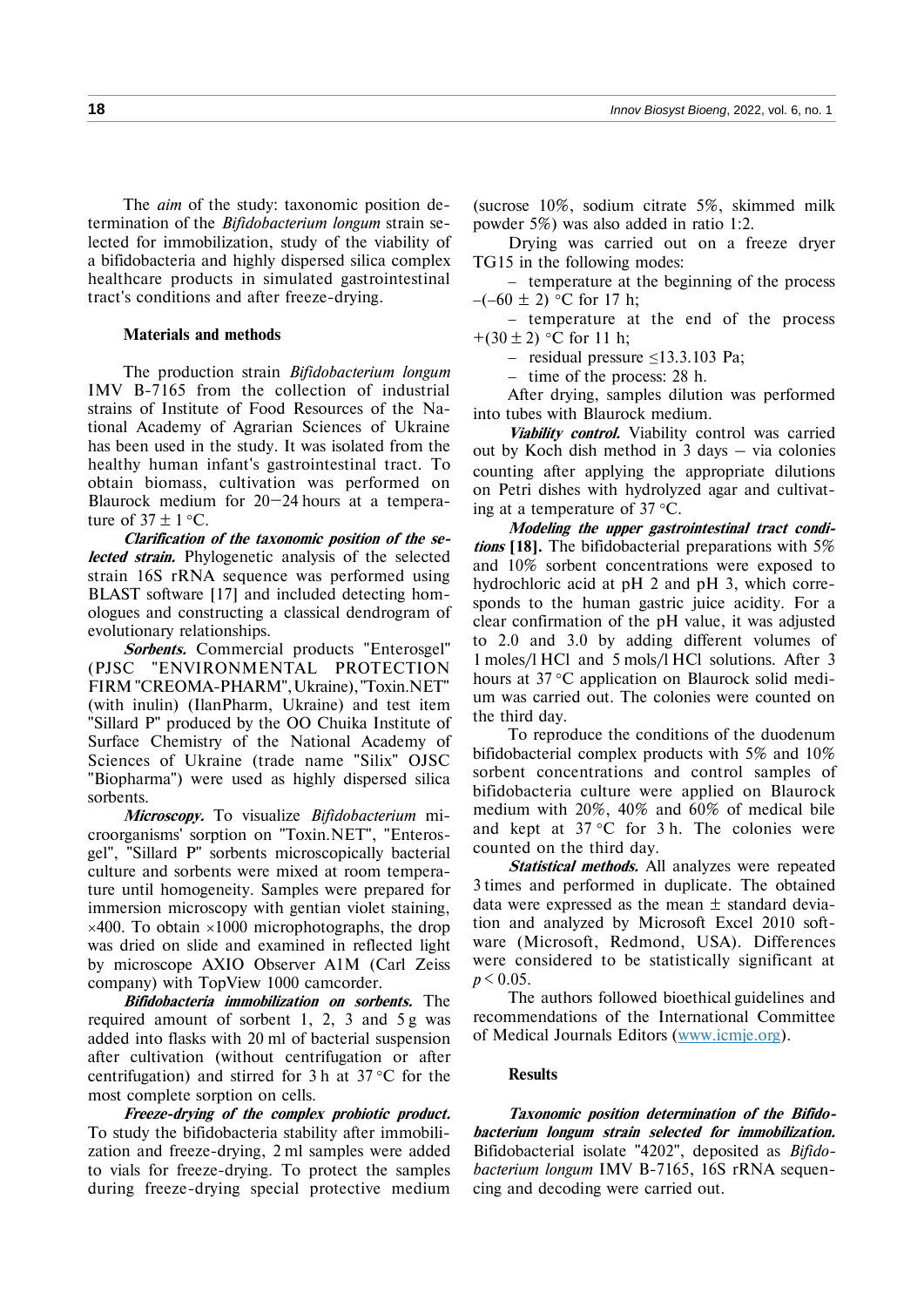Using BLAST, with a universal primer 5-AGAGTTTGATCCTGGCTCAG-3 (8-27) for 16S rRNA, phylogenetic analysis of this isolate section was performed. Results of sequence alignment of bifidobacterial isolate 16S rRNA allowed to suppose that the tested isolate was phylogenetically closer to *Bifidobacterium animalis subsp lactis* than to *Bifidobacterium longum*, to which it was previously attributed due to its physiological, biochemical and cultural characteristics, which might be due to the methodological possibilities available at the moment.

Indeed, the highest sequence "4202" alignment score, used for the studies, calculated for 4 strains of *Bifidobacterium animalis subsp lactis* was 968 (Fig. 1a), while for *Bifidobacterium longum* – 893 (Fig. 1b).

The evolutionary distance calculation confirms this conclusion, because for *Bifidobacterium longum* it is an order of magnitude greater than for *Bifidobacterium animalis subsp lactis* (Fig. 2).

**Microscopic studies of silica samples with probiotic strains.** Samples of *Bifidobacterium* with "Enterosgel", "Sillard P" and "Toxin.NET" were examined microscopically by different methods (with immersion and in reflected light) (Figs. 3, 4). The resulting images showed that the bacterial cells were immobilized on different silica samples. It should be noted that the character of previously studied *Streptococcus thermophilus* culture immobilization on "Enterosgel" and "Sillard P" (Fig. 6\* [14]), did not fundamentally differ from immobilization of *Bifidobacterium.* Cells mainly were clustered around sorbents particles, which could be the evidence of their possible direct interactions.

**Determination of sorbed bifidobacteria viability.** A key step in the development of complex products based on immobilized cells is a choice of an effective carrier, which defines the effectiveness of microorganisms' protection from the negative effects of aggressive liquids. In order to study the effect of immobilization on the preservation and properties of bifidobacteria, were used the following carriers: "Enterosgel", "Toxin.NET" and "Sillard P".

For this aim, a suspension of the culture fluid with hydrogels was kept for 3 hours at a temperature of  $37 \text{ °C}$  (Fig. 5) with periodic stirring, which partially mimicked the research of other authors on the introduction of sorbents in the culture medium during cultivation.

**Immobilized bifidobacteria vitality rate at gastrointestinal tract conditions modeling.** The main aim of probiotics immobilization is their cells protection during the upper gastrointestinal tract passage. The hydrochloric acid action is extremely destructive for probiotics, which is confirmed by the control samples (without immobilization) vitality rates (Fig. 6). Our results show that immobilized cells

|                      | <b>Description</b>                                                                            | Scientific Name                   |     | Max   Total   Query<br>Score Score Cover<br>$\overline{\phantom{a}}$ | ▼    | Е<br>value | Per.<br>Ident<br>▼ | Acc.<br>Len<br>▼ | Accession  |
|----------------------|-----------------------------------------------------------------------------------------------|-----------------------------------|-----|----------------------------------------------------------------------|------|------------|--------------------|------------------|------------|
| $\blacktriangledown$ | Bifidobacterium animalis subsp. lactis strain 952 16S ribosomal RNA gene, partial sequence    | Bifidobacterium animalis subs     | 968 | 968                                                                  | 100% | 0.0        | 99.45%             | 1435             | MT585610.1 |
| $\blacktriangledown$ | Bifidobacterium animalis subsp. lactis strain 887 16S ribosomal RNA gene, partial sequence    | Bifidobacterium animalis subs 968 |     | 968                                                                  | 100% | 0.0        | 99.45%             | 1429             | MT585567.  |
|                      | Bifidobacterium animalis subsp. lactis strain 1191 16S ribosomal RNA gene, partial sequence   | Bifidobacterium animalis subs     | 968 | 968                                                                  | 100% | 0.0        | 99.45%             | 1434             | MT573654.1 |
|                      | Sifidobacterium animalis strain ban1-6101-FNS-D20-50 16S ribosomal RNA gene, partial sequence | Bifidobacterium animalis          | 968 | 968                                                                  | 100% | 0.0        | 99.45%             | 1441             | MT902940.1 |
| $\blacktriangledown$ | Bifidobacterium animalis subsp. lactis strain 3224 16S ribosomal RNA gene, partial sequence   | Bifidobacterium animalis subs     | 962 | 962                                                                  | 100% | 0.0        | 99.27%             | 1438             | MT613561.1 |
| $\checkmark$         | Bifidobacterium animalis subsp. lactis strain 2601 16S ribosomal RNA gene, partial sequence   | Bifidobacterium animalis subs     | 962 | 962                                                                  | 100% | 0.0        | 99.27%             | 1445             | MT611625.1 |
|                      |                                                                                               |                                   |     |                                                                      |      |            |                    |                  |            |

| Select all 100 sequences selected |                                                                                                   | GenBank           | Graphics     |                |                | Distance tree of results |                    | <b>New MSA Viewer</b> |             |
|-----------------------------------|---------------------------------------------------------------------------------------------------|-------------------|--------------|----------------|----------------|--------------------------|--------------------|-----------------------|-------------|
|                                   | <b>Description</b>                                                                                | Scientific Name   | Max<br>Score | Total<br>Score | Query<br>Cover | E<br>value               | Per.<br>Ident<br>▼ | Acc.<br>Len<br>▼      | Accession   |
| $\checkmark$                      | Bifidobacterium sp. 16S and 23S rRNA genes and ITS                                                | Bifidobacterium I | 951          | 951            | 99%            | 0.0                      | 98.90%             | 2013                  | X89111.1    |
| $\blacktriangledown$              | Bifidobacterium infantis 16S rRNA gene, strain Y1                                                 | Bifidobacterium I | 928          | 928            | 99%            | 0.0                      | 98.18%             | 1472                  | AJ311604.   |
| $\blacktriangledown$              | Bifidobacterium longum subsp. longum strain xswl666 16S ribosomal RNA gene, partial sequence      | Bifidobacterium I | 893          | 893            | 91%            | 0 <sub>0</sub>           | 99.60%             | 1369                  | MZ675761.   |
| $\checkmark$                      | Bifidobacterium longum subsp. infantis strain xdm666 16S ribosomal RNA gene, partial sequence     | Bifidobacterium I | 890          | 890            | 91%            | 0 <sub>0</sub>           | 99.60%             | 1365                  | MZ675762.   |
| $\checkmark$                      | Bifidobacterium longum subsp. infantis strain DSM 107246 16S ribosomal RNA gene, partial sequence | Bifidobacterium I | 859          | 859            | 99%            | 0.0                      | 95.25%             | 1490                  | MN537525.   |
| $\checkmark$                      | Bifidobacterium longum 16S rRNA gene, strain Y10                                                  | Bifidobacterium I | 718          | 718            | 99%            | 0.0                      | 89.58%             | 1479                  | LIQ44COC 4  |
| $\checkmark$                      | Bifidobacterium longum subsp. infantis strain 2756 16S ribosomal RNA gene, partial sequence       | Bifidobacterium I | 675          | 675            | 100%           | 0.0                      | 87.59%             | 1429                  | $\Box$ Feed |

b **Figure 1:** The results of the best alignments for the sequence of isolate "4202" 16S rRNA: (a) with the entire base of nucleotide sequences; (b) with *Bifidobacterium longum*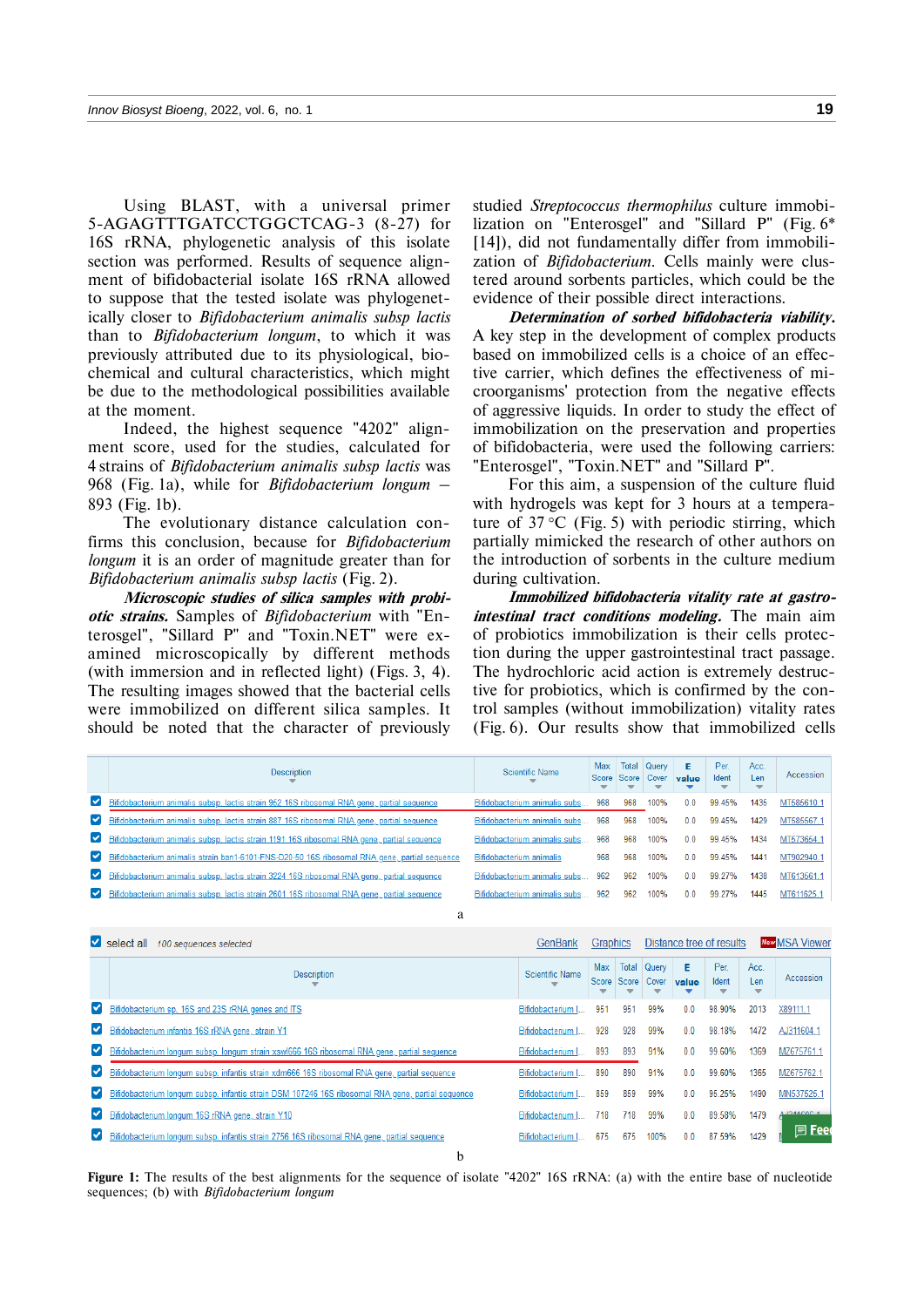

b

**Figure 2:** Classic dendrograms of evolutionary relationships based on the results of alignment for the sequences of bifidobacteria isolate "4202" 16S rRNA: (a) with the entire base of nucleotide sequences; (b) with *Bifidobacterium longum*



Enterosgel\* Sillard P\* Toxin.NET Sillard P

**Figure 3:** Microscopic image of streptococci (\**Streptococcus thermophilus* – previous studies [14]) and bifidobacteria cultures with sorbents  $(x400)$ 



Figure 4: Microscopic image of *Bifidobacterium* cells sorbed on "Enterosgel" (reflected light, ×1000)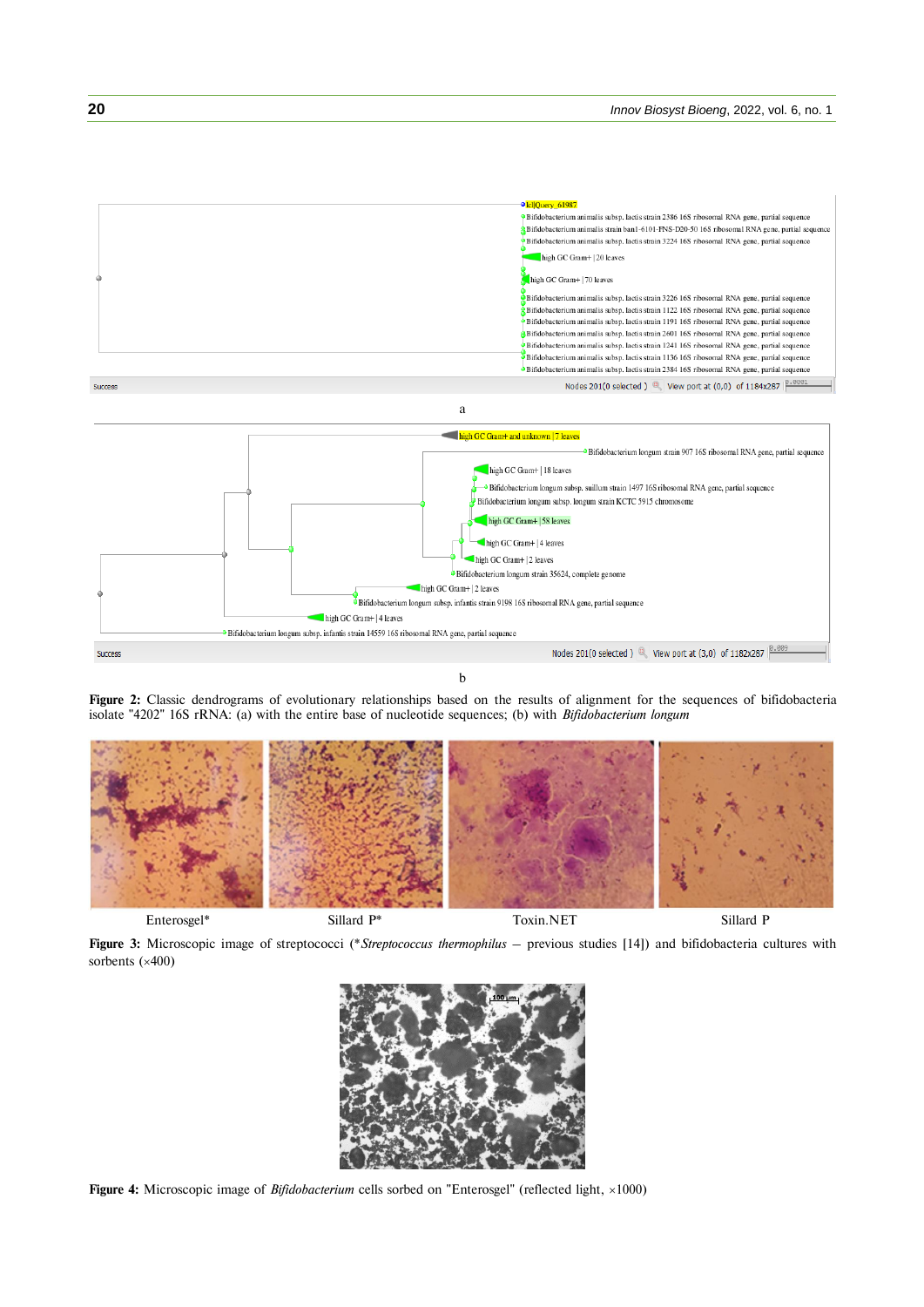are better protected from acid. But it could be seen that with increasing acidity, both in control and immobilized cells vitality rates decrease. Thus, at pH 2 the number of bifidobacteria (immobilized with 5% and 10% sorbent) is 11 times lower than at pH 3. It is also noticeable that the difference in vitality rates for 5% and 10% sorbent  $-$  does not exceed the method error.

After passing the stomach with an extreme acidic environment, probiotic cultures together with food or in the form of a freeze-dried product enter into the duodenum, where are the bile ducts from the liver. Bile can also significantly destroy the microorganisms' cells, so the investigation of immobilized and intact bifidobacteria vitality rates in the presence of bile is of special interest. As can be seen from the obtained results test samples incubation for 3 h in medium with different concentrations of bile, their vitality rates are significantly reducing in control samples (Fig. 7). In the case of sorbent-immobilized samples of bifidobacteria, viability was higher. It must be noted that at all studied concentrations (20%, 40%, 60%) vitality rates of bifidobacteria, which contained 10% of the "Enterosgel", was significantly higher than in the control.

The vitality rate of immobilized culture with freeze-drying (Fig. 8) tended to decrease with

9.5



**Figure 5:** Diagram of the "Enterosgel"-immobilized bifidobacteria vitality rate:  $\blacksquare$  – control samples without sorbent,  $\blacksquare$  – samples with a 5% sorbent content,  $\mathbb{E}$  – samples with a 10% sorbent content



**Figure 7:** Vitality rates of "Enterosgel"-immobilized (5% and 10%) bifidobacteria probiotic strain during incubation at bile concentrations of 20%, 40% and 60%, 3 h, 37 °C:  $\text{N}$  – control samples without sorbent,  $\frac{360}{100}$  – samples with a 5% sorbent content,  $\mathbb{E}$  – samples with a 10% sorbent content

1.5 3.5 5.5 7.5 pH 6 pH 2 pH 3

**Figure 6:** Vitality rates of "Enterosgel"-immobilized (5% and 10%) bifidobacteria probiotic strain during incubation at pH 6.0, pH 2.0 and pH 3.0, 3 h, 37 °C:  $\mathbb{R}$  – control samples without sorbent,  $\mathbf{M} = \text{samples with a } 5\%$  sorbent content,  $\mathbf{M} = \text{samples}$ with a 10% sorbent content



**Figure 8:** Vitality rates of bifidobacteria after freeze-drying in the case of adding from 5% to 25% of drugs "Enterosgel" and Toxin.NET:  $\equiv -$  samples with a 5% sorbent content;  $\equiv$ samples with a 10% sorbent content;  $\frac{360}{100}$  – samples with a 15%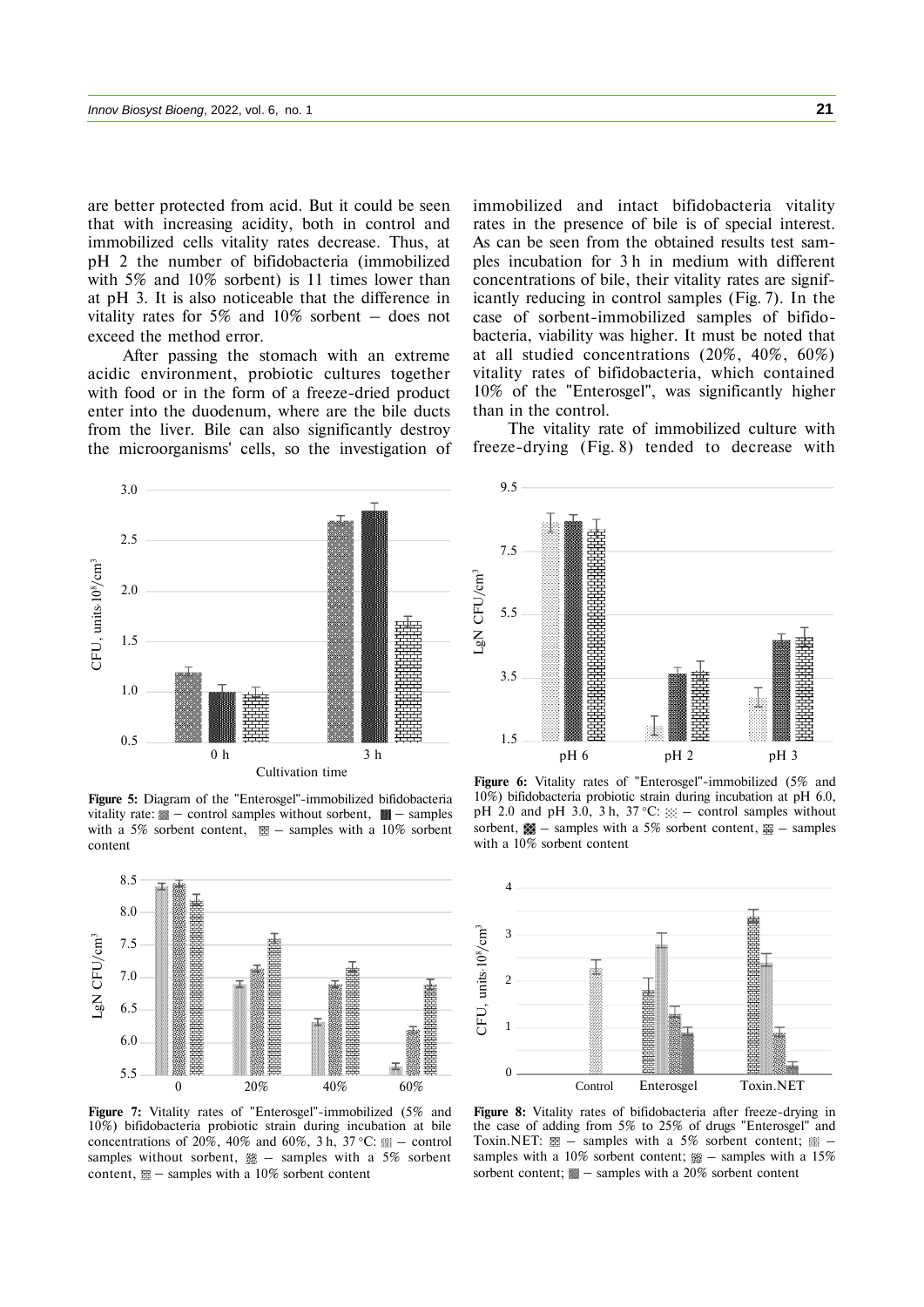sorbent content increasing up to 25%. Such results confirm our previous data on the better survival of other lactic acid bacteria in combination with hydro gel ("Enterosgel") and not with xerogel ("Sillard P") [14]. On the whole the best results among the tested sorbents for bifidobacteria were observed in the case of culture immobilization with 5% of "Toxin.NET" – 3.4  $\pm$  0.7×10<sup>8</sup> CFU in comparison with control –  $2.3 \pm 0.7 \times 10^8$  CFU. This effect could be realized due to protective action of inulin, which is a part of this preparation.

# **Discussion**

In order to protect probiotic microbiota from bactericidal effects in the upper gastrointestinal tract we consistently used the following approaches: resistant strains of bifidobacteria selection (to provide ability to survive in acidic stomach juice and in aggressive mediums of the small intestine) and further their immobilization on different carriers' samples study.

In the development of biological products immobilized forms, the most important point is the choice of sorbent-carrier. Modern enterosorbents should be non-toxic, non-traumatic to the gastrointestinal mucosa, with high sorption capacity. Such properties have preparations of highly dispersed silica "Sillard P" ("Silix"), "Enterosgel" and "Toxin.NET", which are approved for enteral use.

Bifidobacteria introduction into the intestine contributes to its contents quantitative and qualitative normalization and stimulates the reparative process of the mucous membrane. Frequent dysbioses in children with dietary disorders caused by infections or antibiotics administration determined the choice of bifidobacteria (isolated from the gastrointestinal tract of the healthy human infants) as an object of study. It was confirmed that the provided 16S rRNA sequence of such an isolate belongs taxonomically to the genus *Bifidobacterium*, which was characterized by a high content of GCnucleotides and gram-positive cell wall structure. Our bioinformatics analysis of this nucleotide sequence showed the greatest phylogenetic affinity of tested isolate to *Bifidobacterium animalis subsp lactis*, and not to the species *Bifidobacterium longum*, under which name this strain was deposited at the DK Zabolotny Institute of Microbiology and Virology of NASU.

As can be seen from the results of the immobilization conditions determination (see Fig. 5), the chosen method of immobilization of the culture suspension (3 h at  $37^{\circ}$ C with stirring) for  $5\%$  and

10% sorbent content do not significantly reduce vitality rates: the number of colony-forming units remains at the same level as at the control before immobilization  $(10<sup>8</sup>)$ . This may be due to the absence of post-cultivation stress: cells remain in the culture medium at the cultivation temperature and are not washed after ultracentrifugation. The vitality rates reduction by 10% of the sorbent content is not significant given the order of numbers.

Numerous studies have focused on the resistance of immobilized probiotic microorganisms to the action of artificial environments modeling the human gastrointestinal tract conditions, as well as bacterial viability duration in food [19–21]. It was shown that immobilization of probiotic microorganisms allows to increase significantly the resistance of tested cultures to the action of these media. Immobilized preparations are superior in survival to traditional probiotics (liquid or dry cultures). It is also assumed that therapeutic and prophylactic effects of immobilized healthcare products are realized due to the combined actions of living bacteria, as well as protective and detoxifying properties of the enterosorbent itself. Immobilized bacteria are more resistant to environmental inactivating factors, including the gastrointestinal tract mediums [22].

According to many developers [23–26], sorbed products actively colonize the intestinal mucosa by creating a high local concentration of bifidobacteria, which allows them to better survive during the passage of the gastrointestinal tract and colonize its mucosa.

Our series of experiments to study the immobilized bifidobacteria acid resistance showed that the immobilization of cells on sorbents had a protective effect in conditions of low pH, and our results coincide with the results of other scientists [27].

To achieve the best result on the survival of immobilized bifidobacteria with gastrointestinal conditions modeling (pH 2, pH 3 and bile action), it seems appropriate to rationalize cell immobilization conditions and to modify the enterosorbent surface with a view to creating conditions both for sorption and protection of cells.

Regarding the decrease in the freeze-dried complex probiotic products vitality with increasing sorbent concentration, this effect is characteristic for the nanomaterial influences on living cells. It is possible that increase of surface tension contributes the destruction of the cell wall during drying. However, in our opinion, there may also be a purely methodological explanation for this fact. Cells seeded on the nutrient medium are surrounded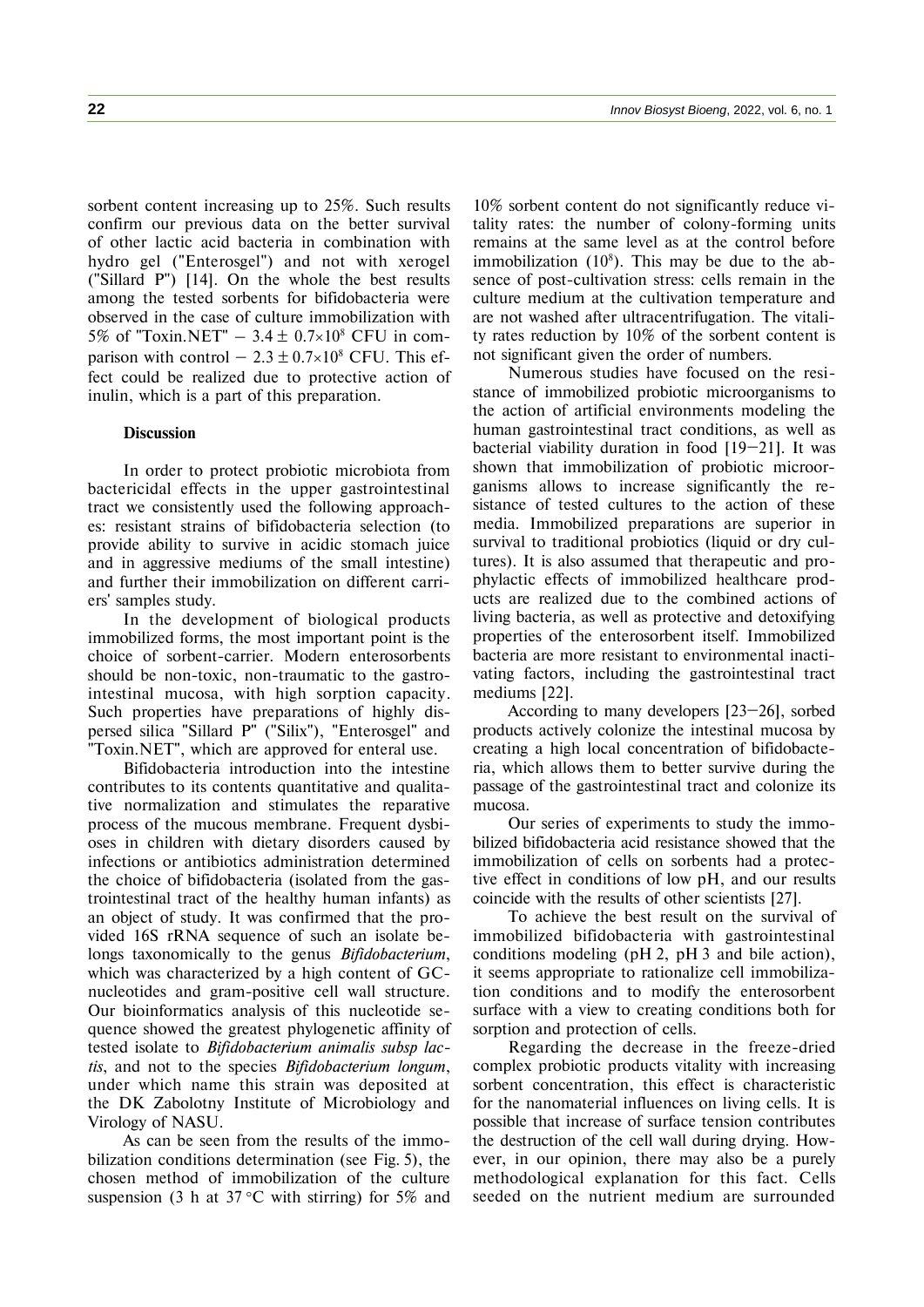by sorbent particles and therefore have no physical possibility to contact to solid nutrient medium. This assumption is partly confirmed by studies of milk fermentation by a complex probiotic product which quite well "copes with the task", despite certain smaller number of living cells [14]. In a liquid medium, cells have greater access to the nutrient medium, so the functionality of the culture immobilized on the hydro gel may be better than encapsulated.

Inulin (which is a part of "Toxin.NET") helps to maintain just the bifidoflora, so this complex probiotic product was the best for preserve cells viability after freeze-drying of the immobilized test strain. For an optimal choice it is necessary to choose both concentration, and temperature, to apply other technological approaches which can influence on the choice of sorbent. Giving recommendation, the cost and availability of this sorbent must be also taken into account. So, inulin can be added into medium during immobilization simultaneously with "Enterosgel" to avoid the use of expensive pharmacopoeial healthcare product ("Toxin.NET" or similar). Furthermore, in case of cultures composition must be chosen parameters and sorbents providing the best vitality rates for each of them.

The obtained results will be used in the production of new fermenting healthcare products of the Institute of Food Resources of NAAS of Ukraine for sour milk product.

# **Conclusions**

The taxonomic position of a bifidobacteria isolate (from the healthy human infants) used in immobilization studies was determined. Using taxonomic affiliation of microorganisms' identification procedure with the BLAST software and the 16S rRNA sequence it was shown that test item has the greatest phylogenetic affinity for *Bifidobacterium animalis subsp lactis* rather than *Bifidobacterium longum*.

With the upper gastrointestinal tract conditions modeling (in the case of acidity and bile) the best vitality rate was demonstrated by bifidobacteria cultures immobilized on the sorbent "Enterosgel" with a content of 10% (by weight of the culture).

Vitality rates of bifidobacteria immobilized on highly dispersed silica after freeze-drying was slightly reduced in the case of "Enterosgel" and "Toxin.NET" with their content from 15% to 25%. The best results were observed in the case of immobilization with 5% of "Toxin.NET" (combination of "Enterosgel" with inulin).

## **Interest disclosure**

The authors declare no conflicts of interest to disclose.

#### **References**

- [1] Berg G, Rybakova D, Fischer D, Cernava T, Vergès MC, Charles T, et al. Microbiome definition re-visited: old concepts and new challenges. Microbiome. 2020 Jun 30;8(1):103. DOI: 10.1186/s40168-020-00875-0
- [2] Kho ZY, Lal SK. The human gut microbiome a potential controller of wellness and disease. Front Microbiol. 2018 Aug 14;9:1835. DOI: 10.3389/fmicb.2018.01835
- [3] Monsour HP Jr, Quigley EM. The microbiome: what will the future hold. Semin Liver Dis. 2016 Sep;36(4):354-9. DOI: 10.1055/s-0036-1594009.
- [4] Starovoitova SO. Modern aspects of technology of immobilized probiotics. Biotechnologia Acta. 2012;5(4):9-20.
- [5] Iravani S, Korbekandi H, Mirmohammadi SV. Technology and potential applications of probiotic encapsulation in fermented milk products. J Food Sci Technol. 2015 Aug;52(8):4679-96. DOI: 10.1007/s13197-014-1516-2
- [6] de Paiva e Silva KK, de Souza Queirós M, Ribeiro APB, Gigante ML. Modified milk fat as encapsulating material for the probiotic microorganism Lactobacillus acidophilus LA3. Int Dairy J. 2022;125:105237. DOI: 10.1016/j.idairyj.2021.105237
- [7] Babynets O.M. Properties of probiotics immobilized on enterosorbents after low-temperature storage. Bull Probl Biol Med. 2012;4(1):72-8.
- [8] Haffner FB, Diab R, Pasc A. Encapsulation of probiotics: insights into academic and industrial approaches. AIMS Mater Sci. 2016;3(1):114-36. DOI: 10.3934/matersci.2016.1.114
- [9] Kozlovska HV, Danylenko SG, Ibatullina FZ. Selection of protective media in the process of lyophilization of strains of bifidobacteria and lactobacilli. Sci J Nat Univ Life Environ Sci Ukr. 2012; 72(4):30-3.
- [10] Gorbyk PP, Pentyuk OO, Shtatko OI. Prospects for the creation of combined drugs based on highly dispersed silica. Nanosyst Nanomater Nanotechnol. 2008;6(1):315-330.
- [11] Kim SE, Zhang L, Ma K, Riegman M, Chen F, Ingold I, et al. Ultrasmall nanoparticles induce ferroptosis in nutrientdeprived cancer cells and suppress tumour growth*.* Nat Nanotechnol. 2016;11(11):977-85. DOI: 10.1038/nnano.2016.164